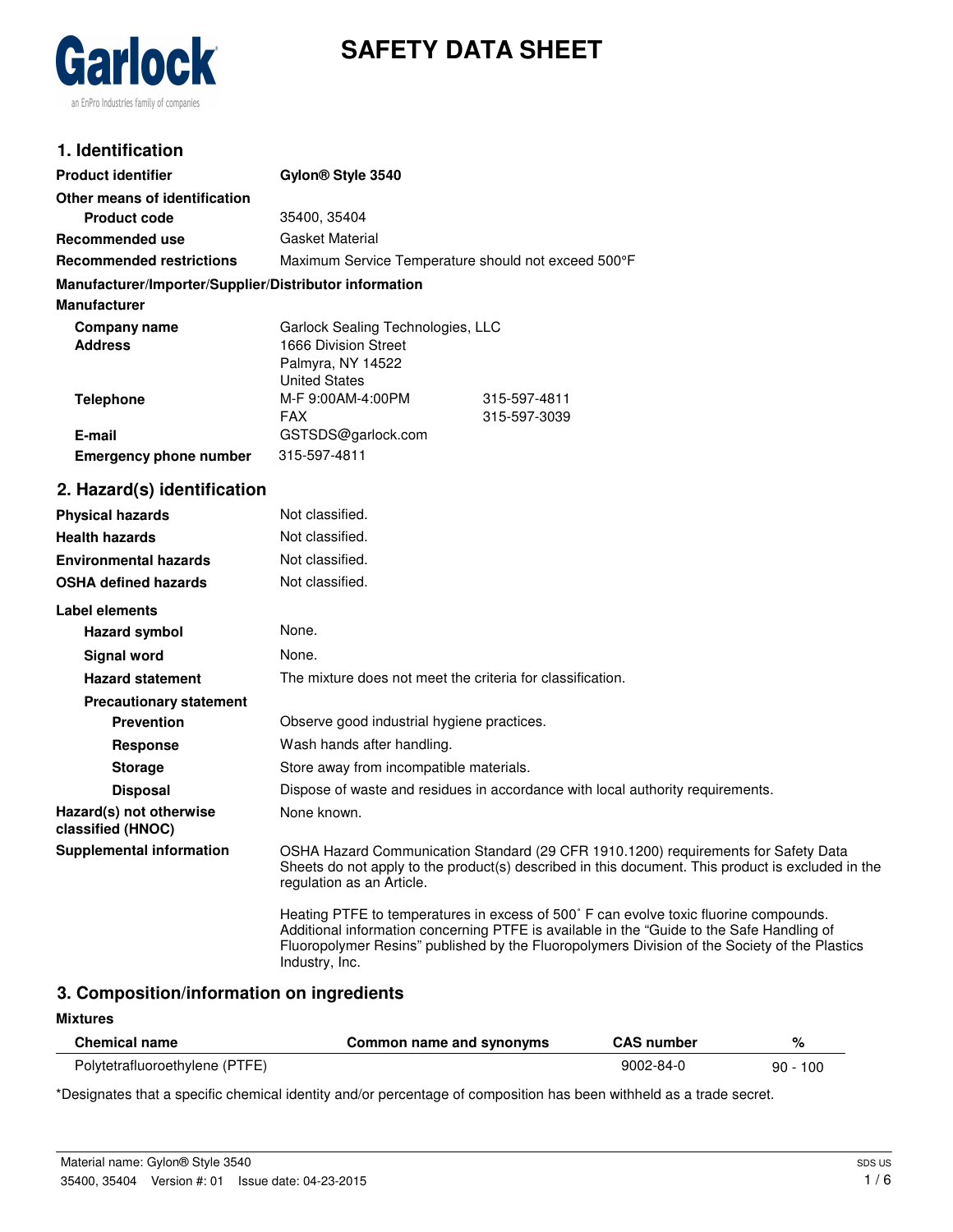## **4. First-aid measures**

| Inhalation                                                                   | No specific intervention is indicated as the product is not likely to be hazardous by inhalation.<br>Consult a physician if necessary. If exposed to fumes from overheating or combustion, move to<br>fresh air. Consult physician if symptoms persist. |
|------------------------------------------------------------------------------|---------------------------------------------------------------------------------------------------------------------------------------------------------------------------------------------------------------------------------------------------------|
| <b>Skin contact</b>                                                          | The product is not likely to be hazardous by skin contact, but cleansing the skin after use is<br>advisable.                                                                                                                                            |
| Eye contact                                                                  | Rinse with water. Get medical attention if irritation develops and persists.                                                                                                                                                                            |
| Ingestion                                                                    | No specific intervention is indicated, as product is not likely to be hazardous by ingestion. Consult<br>a physician if necessary.                                                                                                                      |
| <b>Most important</b><br>symptoms/effects, acute and<br>delayed              | Direct contact with eyes may cause temporary irritation.                                                                                                                                                                                                |
| Indication of immediate<br>medical attention and special<br>treatment needed | Treat symptomatically.                                                                                                                                                                                                                                  |
| <b>General information</b>                                                   | Ensure that medical personnel are aware of the material(s) involved, and take precautions to<br>protect themselves.                                                                                                                                     |
| 5. Fire-fighting measures                                                    |                                                                                                                                                                                                                                                         |
| Suitable extinguishing media                                                 | Water fog. Foam. Dry chemical powder. Carbon dioxide (CO2).                                                                                                                                                                                             |
| Unsuitable extinguishing<br>media                                            | Do not use water jet as an extinguisher, as this will spread the fire.                                                                                                                                                                                  |
| Specific hazards arising from<br>the chemical                                | During fire, gases hazardous to health may be formed.                                                                                                                                                                                                   |
| Special protective equipment                                                 | Self-contained breathing apparatus and full protective clothing must be worn in case of fire.                                                                                                                                                           |

**and precautions for firefighters** Self-contained breathing apparatus and full protective clothing must be worn in case of fire.

> Hydrogen fluoride fumes emitted during a fire can react with water to form hydrofluoric acid. Wear neoprene gloves when handling refuse from fire

**Specific methods** Use standard firefighting procedures and consider the hazards of other involved materials.

General fire hazards **No unusual fire or explosion hazards noted.** 

## **6. Accidental release measures**

**Fire fighting**

**equipment/instructions**

| Personal precautions,<br>protective equipment and<br>emergency procedures | None known.     |
|---------------------------------------------------------------------------|-----------------|
| <b>Methods and materials for</b><br>containment and cleaning up           | None necessary. |
| <b>Environmental precautions</b>                                          | None known.     |

## **7. Handling and storage**

**Precautions for safe handling** Avoid contamination of cigarettes or tobacco with dust from this material. **Conditions for safe storage, including any incompatibilities** Store in original tightly closed container. Store away from incompatible materials (see Section 10 of the SDS).

### **8. Exposure controls/personal protection**

| <b>Occupational exposure limits</b> | No exposure limits noted for ingredient(s).                                                                                                                |
|-------------------------------------|------------------------------------------------------------------------------------------------------------------------------------------------------------|
| <b>Biological limit values</b>      | No biological exposure limits noted for the ingredient(s).                                                                                                 |
| Appropriate engineering<br>controls | General ventilation normally adequate.                                                                                                                     |
|                                     | Individual protection measures, such as personal protective equipment                                                                                      |
| Eye/face protection                 | As generally good practice, safety glasses with side shields are recommended when handling this<br>product to prevent eye contact with particulate matter. |
| <b>Skin protection</b>              |                                                                                                                                                            |
| <b>Hand protection</b>              | When handling hot material, use heat resistant gloves. Glove selection must take into account any<br>solvents and other hazards present.                   |
| Other                               | Not normally needed.                                                                                                                                       |
| <b>Respiratory protection</b>       | Use a particulate filter respirator for particulate concentrations exceeding the Occupational<br>Exposure Limit.                                           |
| Material name: Gylon® Style 3540    | SDS US                                                                                                                                                     |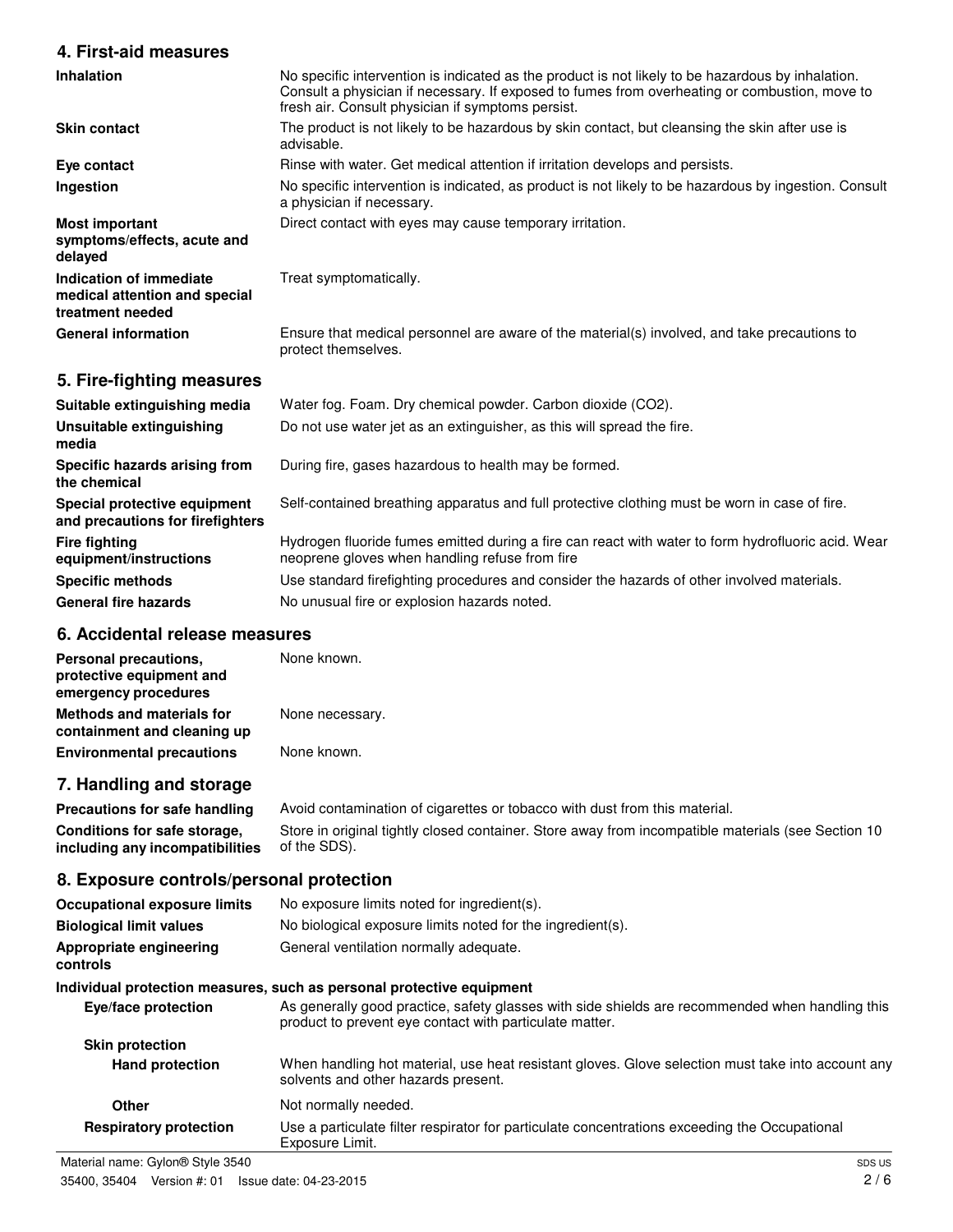**Thermal hazards** Wear appropriate thermal protective clothing, when necessary.

**General hygiene considerations**

Always observe good personal hygiene measures, such as washing after handling the material and before eating, drinking, and/or smoking. Routinely wash work clothing and protective equipment to remove contaminants.

## **9. Physical and chemical properties**

| Appearance                                        | Microcellular Sheet or Gasket                                                                                                                                                                                                                                                                     |
|---------------------------------------------------|---------------------------------------------------------------------------------------------------------------------------------------------------------------------------------------------------------------------------------------------------------------------------------------------------|
| <b>Physical state</b>                             | Solid.                                                                                                                                                                                                                                                                                            |
| <b>Form</b>                                       | <b>Sheets or Gaskets</b>                                                                                                                                                                                                                                                                          |
| Color                                             | White                                                                                                                                                                                                                                                                                             |
| Odor                                              | None.                                                                                                                                                                                                                                                                                             |
| <b>Odor threshold</b>                             | Not available.                                                                                                                                                                                                                                                                                    |
| pH                                                | Not Applicable                                                                                                                                                                                                                                                                                    |
| Melting point/freezing point                      | 620.6 °F (327 °C)                                                                                                                                                                                                                                                                                 |
| Initial boiling point and boiling<br>range        | Not Applicable                                                                                                                                                                                                                                                                                    |
| <b>Flash point</b>                                | Not Applicable                                                                                                                                                                                                                                                                                    |
| <b>Evaporation rate</b>                           | Not Applicable                                                                                                                                                                                                                                                                                    |
| Flammability (solid, gas)                         | Not available.                                                                                                                                                                                                                                                                                    |
| Upper/lower flammability or explosive limits      |                                                                                                                                                                                                                                                                                                   |
| <b>Flammability limit - lower</b><br>$(\%)$       | Not Applicable                                                                                                                                                                                                                                                                                    |
| <b>Flammability limit - upper</b><br>$(\% )$      | Not Applicable                                                                                                                                                                                                                                                                                    |
| Explosive limit - lower (%)                       | Not available.                                                                                                                                                                                                                                                                                    |
| Explosive limit - upper (%)                       | Not available.                                                                                                                                                                                                                                                                                    |
| Vapor pressure                                    | Not available.                                                                                                                                                                                                                                                                                    |
| Vapor density                                     | Not available.                                                                                                                                                                                                                                                                                    |
| <b>Relative density</b>                           | Not available.                                                                                                                                                                                                                                                                                    |
| Solubility(ies)                                   |                                                                                                                                                                                                                                                                                                   |
| <b>Solubility (water)</b>                         | Not Soluble                                                                                                                                                                                                                                                                                       |
| <b>Partition coefficient</b><br>(n-octanol/water) | Not Applicable                                                                                                                                                                                                                                                                                    |
| Auto-ignition temperature                         | 968 - 1040 °F (520 - 560 °C)                                                                                                                                                                                                                                                                      |
| <b>Decomposition temperature</b>                  | $> 500 °F$ ( $> 260 °C$ )                                                                                                                                                                                                                                                                         |
| <b>Viscosity</b>                                  | Not Applicable                                                                                                                                                                                                                                                                                    |
| <b>Other information</b>                          |                                                                                                                                                                                                                                                                                                   |
| <b>Density</b>                                    | $0.65$ g/cm3                                                                                                                                                                                                                                                                                      |
| 10. Stability and reactivity                      |                                                                                                                                                                                                                                                                                                   |
| Reactivity                                        | The product is stable and non-reactive under normal conditions of use, storage and transport.                                                                                                                                                                                                     |
| <b>Chemical stability</b>                         | Material is stable under normal conditions.                                                                                                                                                                                                                                                       |
| <b>Possibility of hazardous</b><br>reactions      | No dangerous reaction known under conditions of normal use.                                                                                                                                                                                                                                       |
| <b>Conditions to avoid</b>                        | Keep away from heat, sparks and open flame.                                                                                                                                                                                                                                                       |
| Incompatible materials                            | Incompatible or can react with finely divided metal powders (e.g. aluminum and magnesium),<br>molten alkali metals, and potent oxidizers like fluorine and related compounds like chlorine<br>trifluoride. Contact with incompatibles can cause fire or explosion.                                |
| <b>Hazardous decomposition</b><br>products        | Composition of by-products from the result of a fire or thermal decomposition will vary depending<br>on the specific conditions. Hazardous gases/vapors possibly evolved include smoke, hydrogen<br>fluoride, carbonyl fluoride, perfluorocarbon olefins and carbon monoxide. There may be others |

unknown to us.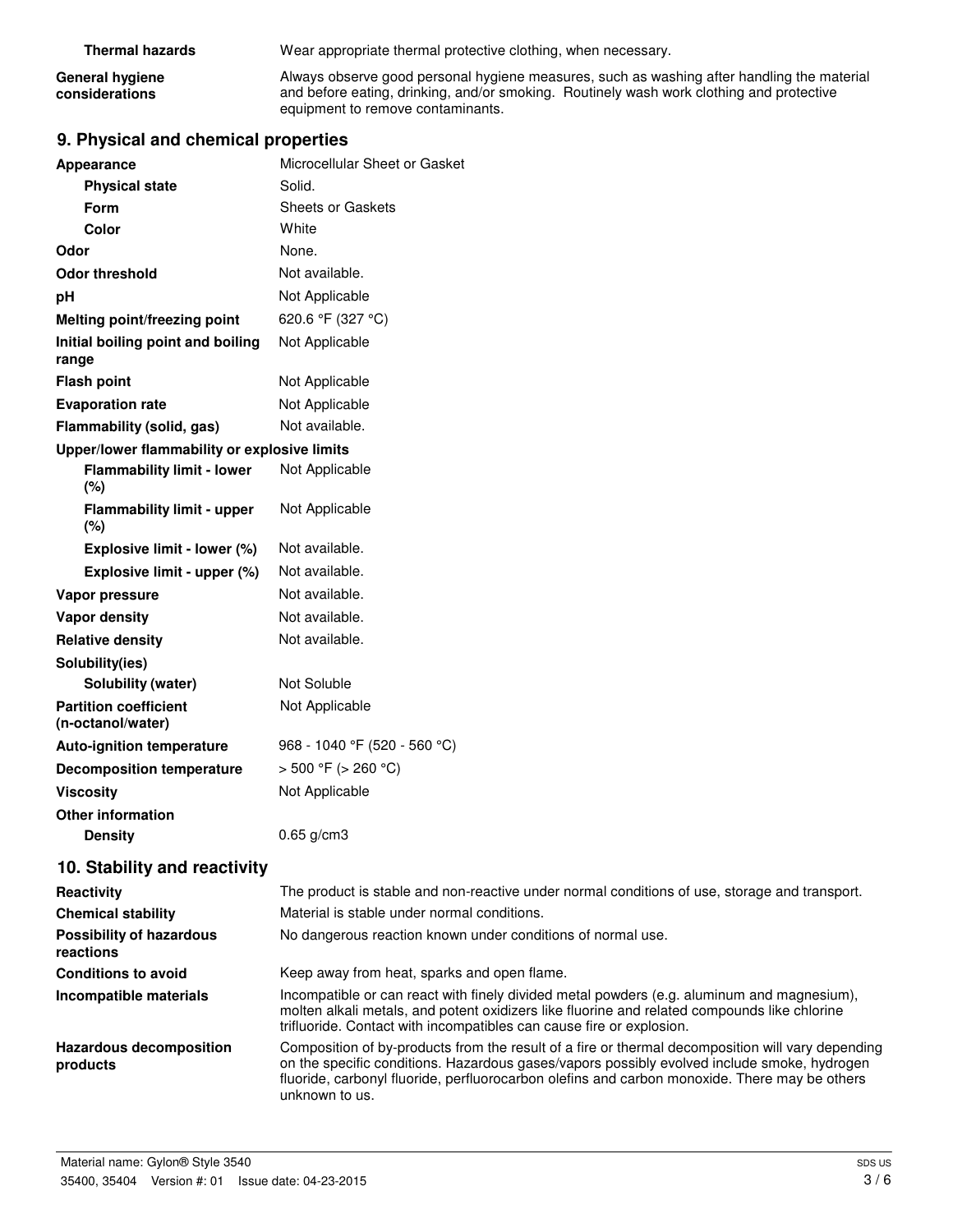# **11. Toxicological information**

### **Information on likely routes of exposure**

| <b>Inhalation</b>                                                                  | No adverse effects due to inhalation are expected.                                                                                                                                                                                                                                                                                                                                                                                                                                                                                                                                                                                                                                              |
|------------------------------------------------------------------------------------|-------------------------------------------------------------------------------------------------------------------------------------------------------------------------------------------------------------------------------------------------------------------------------------------------------------------------------------------------------------------------------------------------------------------------------------------------------------------------------------------------------------------------------------------------------------------------------------------------------------------------------------------------------------------------------------------------|
| <b>Skin contact</b>                                                                | No adverse effects due to skin contact are expected.                                                                                                                                                                                                                                                                                                                                                                                                                                                                                                                                                                                                                                            |
| Eye contact                                                                        | Direct contact with eyes may cause temporary irritation.                                                                                                                                                                                                                                                                                                                                                                                                                                                                                                                                                                                                                                        |
| Ingestion                                                                          | Expected to be a low ingestion hazard.                                                                                                                                                                                                                                                                                                                                                                                                                                                                                                                                                                                                                                                          |
| Symptoms related to the<br>physical, chemical and<br>toxicological characteristics | Direct contact with eyes may cause temporary irritation.                                                                                                                                                                                                                                                                                                                                                                                                                                                                                                                                                                                                                                        |
| Information on toxicological effects                                               |                                                                                                                                                                                                                                                                                                                                                                                                                                                                                                                                                                                                                                                                                                 |
| <b>Acute toxicity</b>                                                              | No effects due to exposure to the product are anticipated. If exposed to thermal decomposition<br>products of the PTFE, temporary symptoms of polymer fume fever, a temporary flu-like illness<br>with chills, fever, and sometimes cough, of approximately 24 hours duration may arise. There are<br>some reports in the literature of persistent pulmonary effects in individuals, especially smokers,<br>who have repeated episodes of polymer fume fever. Because of complicating factors, such as<br>mixed exposures and smoking history, these findings are uncertain. Small amounts of carbonyl<br>fluoride and hydrogen fluoride may also be evolved when PTFE is overheated or burned. |
| <b>Skin corrosion/irritation</b>                                                   | Prolonged skin contact may cause temporary irritation.                                                                                                                                                                                                                                                                                                                                                                                                                                                                                                                                                                                                                                          |
| Serious eye damage/eye<br>irritation                                               | Direct contact with eyes may cause temporary irritation.                                                                                                                                                                                                                                                                                                                                                                                                                                                                                                                                                                                                                                        |
| Respiratory or skin sensitization                                                  |                                                                                                                                                                                                                                                                                                                                                                                                                                                                                                                                                                                                                                                                                                 |
| <b>Respiratory sensitization</b>                                                   | Not a respiratory sensitizer.                                                                                                                                                                                                                                                                                                                                                                                                                                                                                                                                                                                                                                                                   |
| <b>Skin sensitization</b>                                                          | This product is not expected to cause skin sensitization.                                                                                                                                                                                                                                                                                                                                                                                                                                                                                                                                                                                                                                       |
| Germ cell mutagenicity                                                             | No data available to indicate product or any components present at greater than 0.1% are<br>mutagenic or genotoxic.                                                                                                                                                                                                                                                                                                                                                                                                                                                                                                                                                                             |
| Carcinogenicity                                                                    |                                                                                                                                                                                                                                                                                                                                                                                                                                                                                                                                                                                                                                                                                                 |
|                                                                                    | IARC Monographs. Overall Evaluation of Carcinogenicity                                                                                                                                                                                                                                                                                                                                                                                                                                                                                                                                                                                                                                          |
| Polytetrafluoroethylene (PTFE) (CAS 9002-84-0)                                     | 3 Not classifiable as to carcinogenicity to humans.<br>OSHA Specifically Regulated Substances (29 CFR 1910.1001-1050)                                                                                                                                                                                                                                                                                                                                                                                                                                                                                                                                                                           |
| Not listed.                                                                        |                                                                                                                                                                                                                                                                                                                                                                                                                                                                                                                                                                                                                                                                                                 |
| <b>Reproductive toxicity</b>                                                       | This product is not expected to cause reproductive or developmental effects.                                                                                                                                                                                                                                                                                                                                                                                                                                                                                                                                                                                                                    |
| Specific target organ toxicity -<br>single exposure                                | Not classified.                                                                                                                                                                                                                                                                                                                                                                                                                                                                                                                                                                                                                                                                                 |
| Specific target organ toxicity -<br>repeated exposure                              | Not classified.                                                                                                                                                                                                                                                                                                                                                                                                                                                                                                                                                                                                                                                                                 |
| <b>Aspiration hazard</b>                                                           | Not an aspiration hazard.                                                                                                                                                                                                                                                                                                                                                                                                                                                                                                                                                                                                                                                                       |
| 12. Ecological information                                                         |                                                                                                                                                                                                                                                                                                                                                                                                                                                                                                                                                                                                                                                                                                 |
| <b>Ecotoxicity</b>                                                                 | The product is not classified as environmentally hazardous. However, this does not exclude the<br>possibility that large or frequent spills can have a harmful or damaging effect on the environment.                                                                                                                                                                                                                                                                                                                                                                                                                                                                                           |
| Persistence and degradability                                                      | No data is available on the degradability of this product.                                                                                                                                                                                                                                                                                                                                                                                                                                                                                                                                                                                                                                      |
| <b>Bioaccumulative potential</b>                                                   | No data available.                                                                                                                                                                                                                                                                                                                                                                                                                                                                                                                                                                                                                                                                              |
| <b>Mobility in soil</b>                                                            | No data available.                                                                                                                                                                                                                                                                                                                                                                                                                                                                                                                                                                                                                                                                              |
| Other adverse effects                                                              | No other adverse environmental effects (e.g. ozone depletion, photochemical ozone creation<br>potential, endocrine disruption, global warming potential) are expected from this component.                                                                                                                                                                                                                                                                                                                                                                                                                                                                                                      |
| 13. Disposal considerations                                                        |                                                                                                                                                                                                                                                                                                                                                                                                                                                                                                                                                                                                                                                                                                 |
| <b>Disposal instructions</b>                                                       | Not available.                                                                                                                                                                                                                                                                                                                                                                                                                                                                                                                                                                                                                                                                                  |
| <b>Local disposal regulations</b>                                                  | Dispose in accordance with all applicable regulations.                                                                                                                                                                                                                                                                                                                                                                                                                                                                                                                                                                                                                                          |
| Hazardous waste code                                                               | The waste code should be assigned in discussion between the user, the producer and the waste<br>disposal company.                                                                                                                                                                                                                                                                                                                                                                                                                                                                                                                                                                               |
| Waste from residues / unused                                                       | Dispose of in accordance with local regulations.                                                                                                                                                                                                                                                                                                                                                                                                                                                                                                                                                                                                                                                |

**Contaminated packaging** Not available.

**products**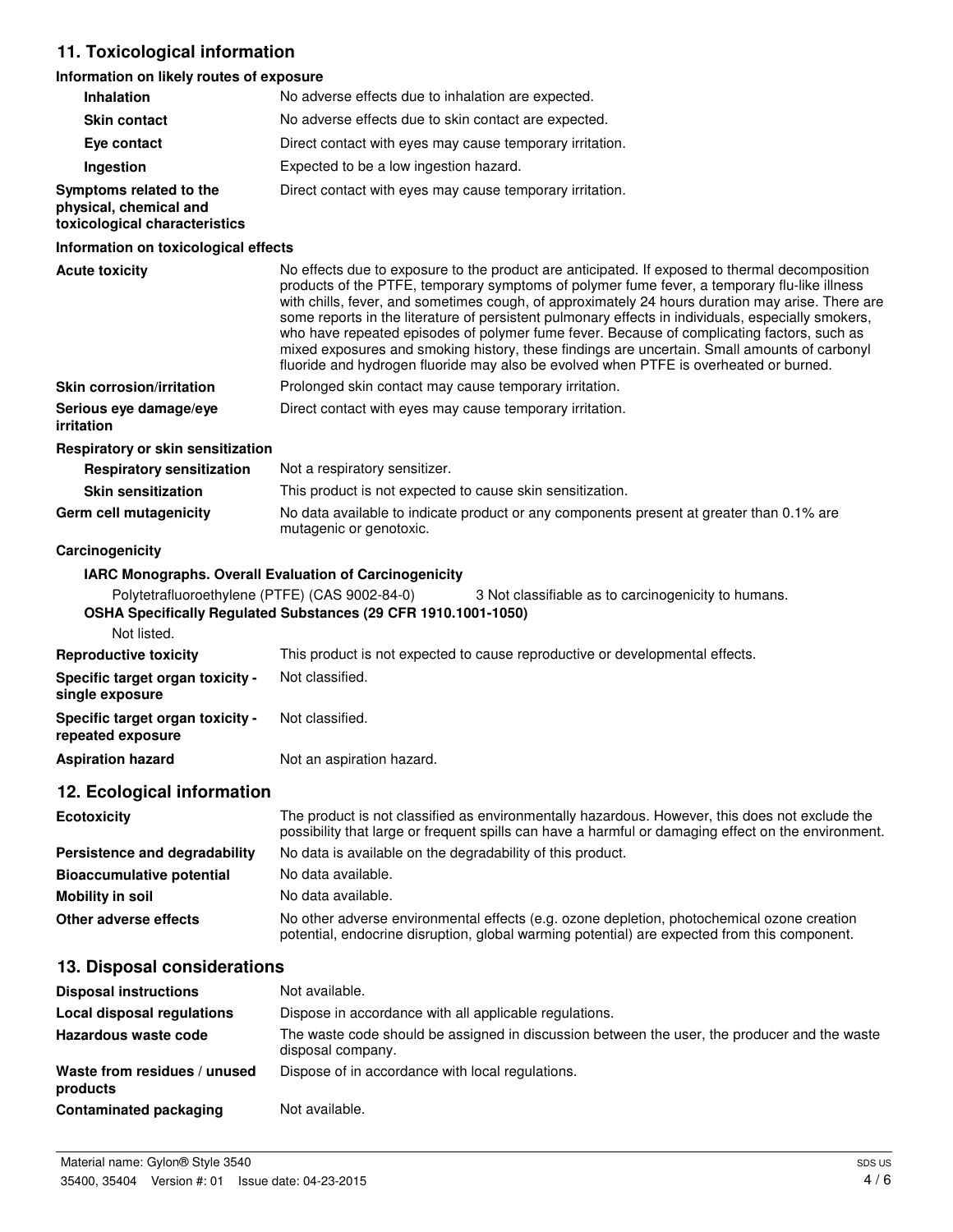# **14. Transport information**

#### **DOT**

Not regulated as dangerous goods.

#### **IATA**

Not regulated as dangerous goods.

#### **IMDG**

Not regulated as dangerous goods.

**Transport in bulk according to** Not applicable. **Annex II of MARPOL 73/78 and the IBC Code**

## **15. Regulatory information**

| <b>US federal regulations</b>                                                                           | Communication Standard, 29 CFR 1910.1200.                                                                          | All components are on the U.S. EPA TSCA Inventory List.<br>This product is not known to be a "Hazardous Chemical" as defined by the OSHA Hazard |
|---------------------------------------------------------------------------------------------------------|--------------------------------------------------------------------------------------------------------------------|-------------------------------------------------------------------------------------------------------------------------------------------------|
|                                                                                                         | TSCA Section 12(b) Export Notification (40 CFR 707, Subpt. D)                                                      |                                                                                                                                                 |
| Not regulated.                                                                                          |                                                                                                                    |                                                                                                                                                 |
| <b>TSCA Chemical Action Plans, Chemicals of Concern</b>                                                 |                                                                                                                    |                                                                                                                                                 |
| Polytetrafluoroethylene (PTFE) (CAS 9002-84-0)<br><b>CERCLA Hazardous Substance List (40 CFR 302.4)</b> |                                                                                                                    | Long-Chain Perfluorinated Chemicals (PFCs) Action Plan                                                                                          |
| Not listed.                                                                                             |                                                                                                                    |                                                                                                                                                 |
| <b>SARA 304 Emergency release notification</b>                                                          |                                                                                                                    |                                                                                                                                                 |
| Not regulated.                                                                                          |                                                                                                                    |                                                                                                                                                 |
|                                                                                                         | OSHA Specifically Regulated Substances (29 CFR 1910.1001-1050)                                                     |                                                                                                                                                 |
| Not listed.                                                                                             |                                                                                                                    |                                                                                                                                                 |
| Superfund Amendments and Reauthorization Act of 1986 (SARA)                                             |                                                                                                                    |                                                                                                                                                 |
| <b>Hazard categories</b>                                                                                | Immediate Hazard - No<br>Delayed Hazard - No<br>Fire Hazard - No<br>Pressure Hazard - No<br>Reactivity Hazard - No |                                                                                                                                                 |
| <b>SARA 302 Extremely hazardous substance</b>                                                           |                                                                                                                    |                                                                                                                                                 |
| Not listed.                                                                                             |                                                                                                                    |                                                                                                                                                 |
| SARA 311/312 Hazardous<br>chemical                                                                      | No                                                                                                                 |                                                                                                                                                 |
| SARA 313 (TRI reporting)<br>Not regulated.                                                              |                                                                                                                    |                                                                                                                                                 |
| Other federal regulations                                                                               |                                                                                                                    |                                                                                                                                                 |
|                                                                                                         | Clean Air Act (CAA) Section 112 Hazardous Air Pollutants (HAPs) List                                               |                                                                                                                                                 |
| Not regulated.                                                                                          | Clean Air Act (CAA) Section 112(r) Accidental Release Prevention (40 CFR 68.130)                                   |                                                                                                                                                 |
| Not regulated.                                                                                          |                                                                                                                    |                                                                                                                                                 |
| <b>Safe Drinking Water Act</b><br>(SDWA)                                                                | Not regulated.                                                                                                     |                                                                                                                                                 |
| US state regulations                                                                                    | <b>WHMIS Classification: Not Controlled</b>                                                                        |                                                                                                                                                 |
|                                                                                                         |                                                                                                                    | US. California Controlled Substances. CA Department of Justice (California Health and Safety Code Section 11100)                                |
|                                                                                                         |                                                                                                                    |                                                                                                                                                 |
| Not listed.<br><b>US. Massachusetts RTK - Substance List</b>                                            |                                                                                                                    |                                                                                                                                                 |
| Not regulated.                                                                                          |                                                                                                                    |                                                                                                                                                 |
|                                                                                                         | US. New Jersey Worker and Community Right-to-Know Act                                                              |                                                                                                                                                 |
| Not listed.                                                                                             |                                                                                                                    |                                                                                                                                                 |
|                                                                                                         | US. Pennsylvania Worker and Community Right-to-Know Law                                                            |                                                                                                                                                 |
|                                                                                                         | Polytetrafluoroethylene (PTFE) (CAS 9002-84-0)                                                                     |                                                                                                                                                 |
| <b>US. Rhode Island RTK</b>                                                                             |                                                                                                                    |                                                                                                                                                 |
| Not regulated.                                                                                          |                                                                                                                    |                                                                                                                                                 |